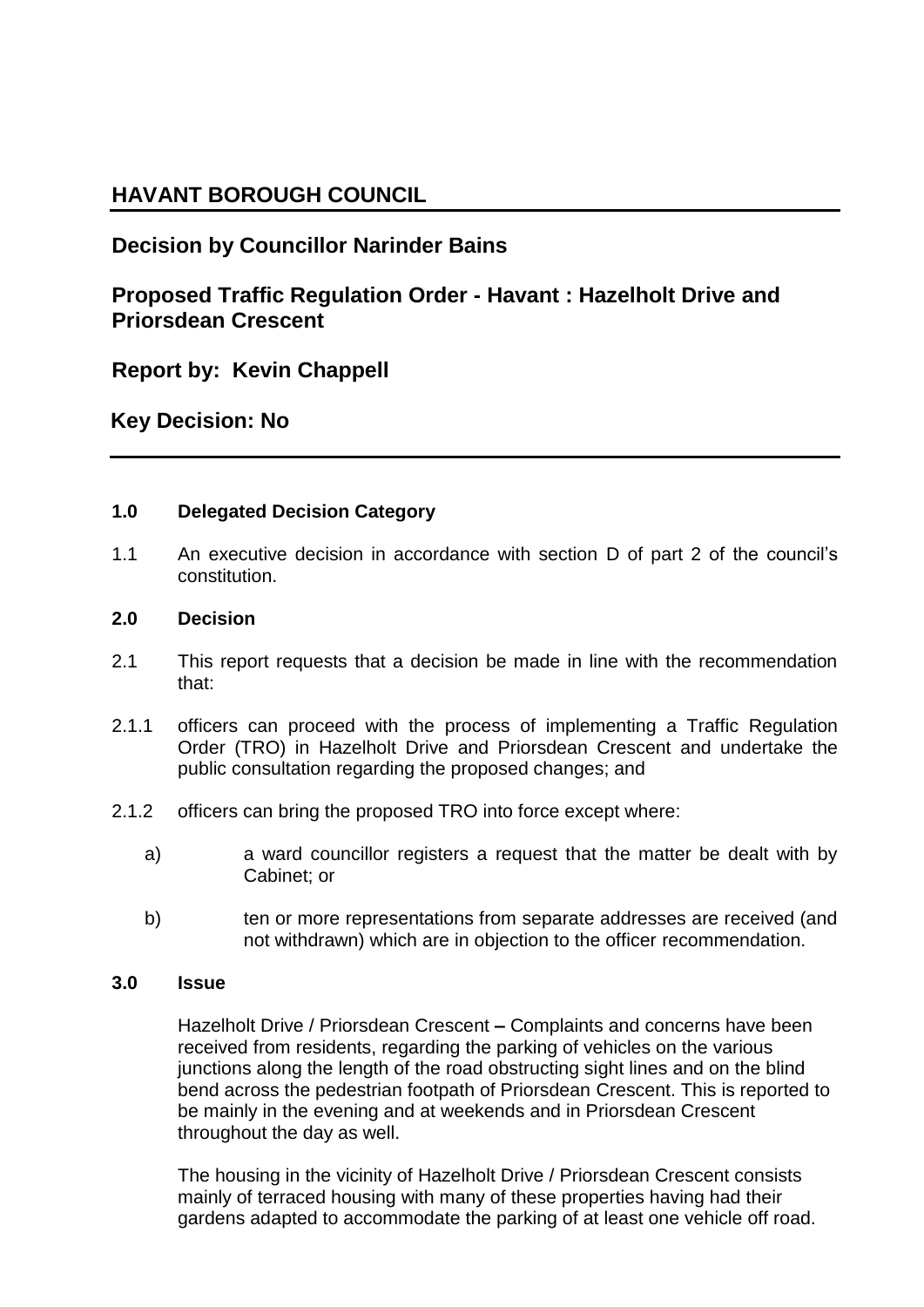There are also some unrestricted parking bays to assist residents with on street parking in both Hazelholt Drive and Redbridge Grove. Redbridge Grove also leads to a number of garages set in a block.

- 3.1 Results from several site observations carried out at different times of the day, and days of the week confirm the issues highlighted, especially in the evenings and at weekends. The surveys appear to show that the vehicles that are parked on these junctions tend to be residents or visitors. The effect of this has caused issues with vehicles parking obstructively and in some cases on the verges causing damage to the grass.
- 3.2 It is proposed to install sections of "No waiting at any time" on the junctions as listed below.
	- Hazelholt Drive
	- Redbridge Grove (W)
	- Redbridge Grove (E)
	- Ibsley Grove
	- Hooks Farm Way
	- Burgate Close

and on the blind bend on the West side kerb of the Southern entrance to Priorsdean Crescent.

Plan Numbers: 2022BED02 & 2022BED03 show the lengths of roads subject to the proposals.

#### **4.0 Implications**

- 4.1 **Resources:**Funding for the TRO and the associated works will be sourced from Hampshire County Councils budget.
- 4.2 **Legal:** The Order will be made under the provisions of the Road Traffic Regulation Act 1984.
- 4.3 **Strategy:** The regulation of traffic and on-street parking meets the Council's safer vision.
- 4.4. **Risks:** Should the proposals not be implemented the risk is that safety, visibility and accessibility problems will remain which may increase the risk of accidents occurring.
- 4.5 **Communications:** Interested parties will be notified of the proposals by means of notices, information on the Council's website and in the local press as per the Council's statutory duties.
- 4.6 **For the Community:** Interested parties will be notified of the proposals by means of notices, information on the Council's website and in the local press as per the Council's statutory duties.